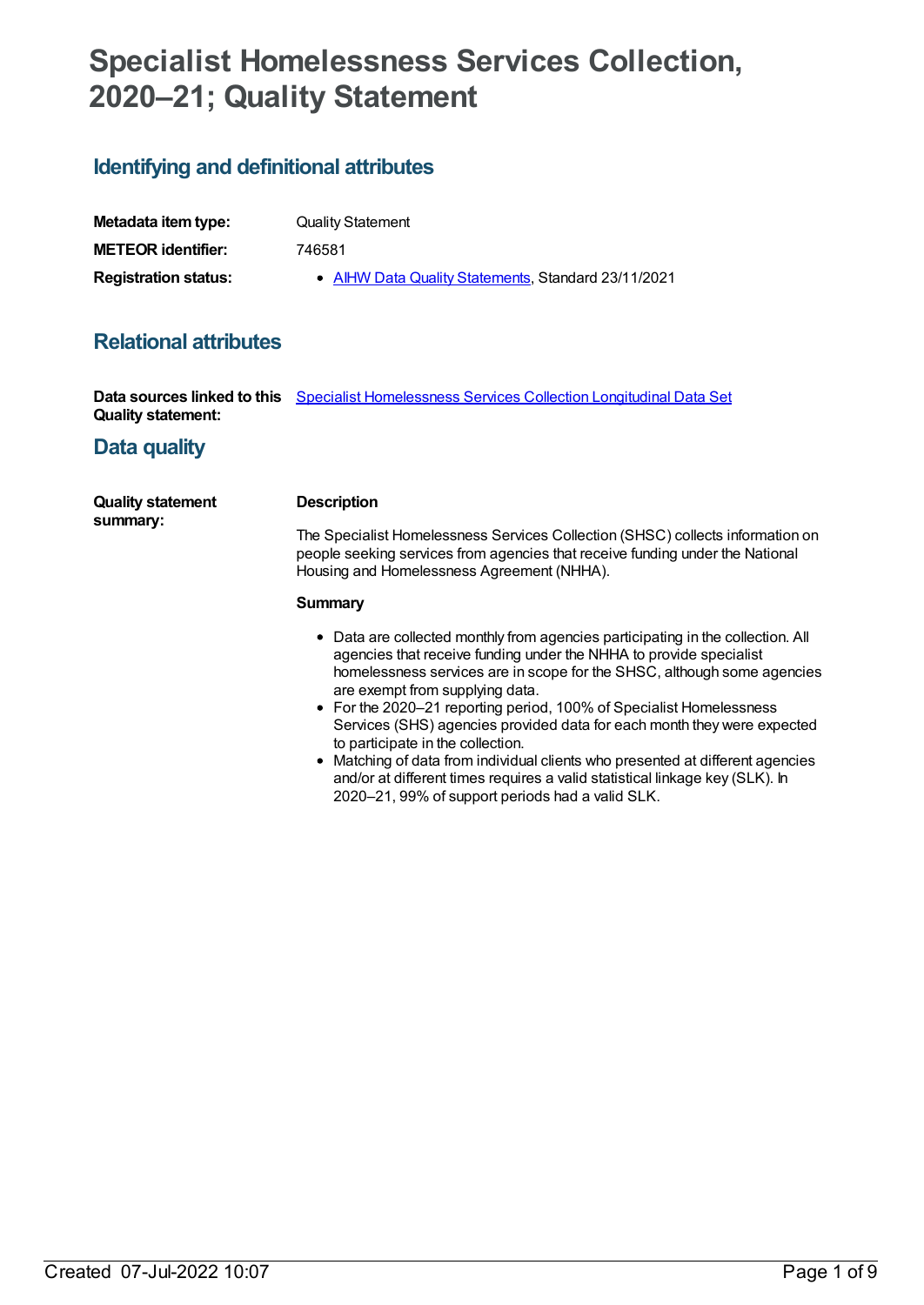| Institutional environment: | The Australian Institute of Health and Welfare (AIHW) is an independent corporate<br>Commonwealth entity under the Australian Institute of Health and Welfare Act<br>1987 (AIHW Act), governed by a management board and accountable to the<br>Australian Parliament through the Health portfolio.                                                                                                                                                                                 |
|----------------------------|------------------------------------------------------------------------------------------------------------------------------------------------------------------------------------------------------------------------------------------------------------------------------------------------------------------------------------------------------------------------------------------------------------------------------------------------------------------------------------|
|                            | The AIHW is a nationally recognised information management agency. Its purpose<br>is to create authoritative and accessible information and statistics that inform<br>decisions and improve the health and welfare of all Australians.                                                                                                                                                                                                                                             |
|                            | Compliance with the confidentiality requirements in the AIHW Act, the Privacy<br>Principles in the <i>Privacy Act 1988</i> (Cth), and AIHW's data governance<br>arrangements ensures that the AIHW is well positioned to release information for<br>public benefit while protecting the identity of individuals and organisations.                                                                                                                                                 |
|                            | For further information, see the AIHW website https://www.aihw.gov.au/about-us,<br>which includes details about the AIHW's governance<br>(https://www.aihw.gov.au/about-us/our-governance) and vision and strategic goals<br>(https://www.aihw.gov.au/about-us/our-vision-and-strategic-goals).                                                                                                                                                                                    |
|                            | The SHSC was developed by the AIHW in conjunction with the states and territories<br>and is administered by the AIHW. SHSC system operations are funded by states<br>and territories. For 2020-21 data holdings, all agencies that receive funding under<br>the NHHA to provide specialist homelessness services are in scope for the SHSC,<br>although some agencies are exempt from supplying data. Data are collected<br>monthly from agencies participating in the collection. |
| <b>Timeliness:</b>         | The SHSC contains data from 1 July 2011 and data are published annually in a<br>range of formats.                                                                                                                                                                                                                                                                                                                                                                                  |
|                            | SHS agencies submit data monthly to the AIHW. Data for 2020-21 use data from<br>July 2020 to June 2021 that were submitted and validated as at 12 August 2021.<br>These data are first published in a dashboard report released quarterly on the<br>AIHW website, and then in a more comprehensive annual SHS report with<br>accompanying data products in December 2021.                                                                                                          |
| <b>Accessibility:</b>      | Data are reported in the AIHW's annual <b>Specialist homelessness services</b> reports<br>and the Productivity Commission's annual Report on government services.                                                                                                                                                                                                                                                                                                                  |
|                            | Users can request additional disaggregations of data which are not available<br>online or in reports (subject to the AIHW's confidentiality policy and state and<br>territory approval) via the AIHW's online customised data request system at<br>https://www.aihw.gov.au/our-services/data-on-request. Depending on the nature of<br>the request, requests for access to unpublished data may also incur costs or<br>require approval from the AIHW Ethics Committee.            |
|                            | General enquiries about AIHW publications can be directed to info@aihw.gov.au.                                                                                                                                                                                                                                                                                                                                                                                                     |
| Interpretability:          | Information on the development of the SHSC, definitions and concepts, and<br>collection materials and processes can be found on <b>Specialist Homelessness</b><br>Services Collection (SHSC) information site on the AIHW website. Information on<br>definitions, concepts and classifications can also be found in the Specialist<br>homelessness services collection manual.                                                                                                     |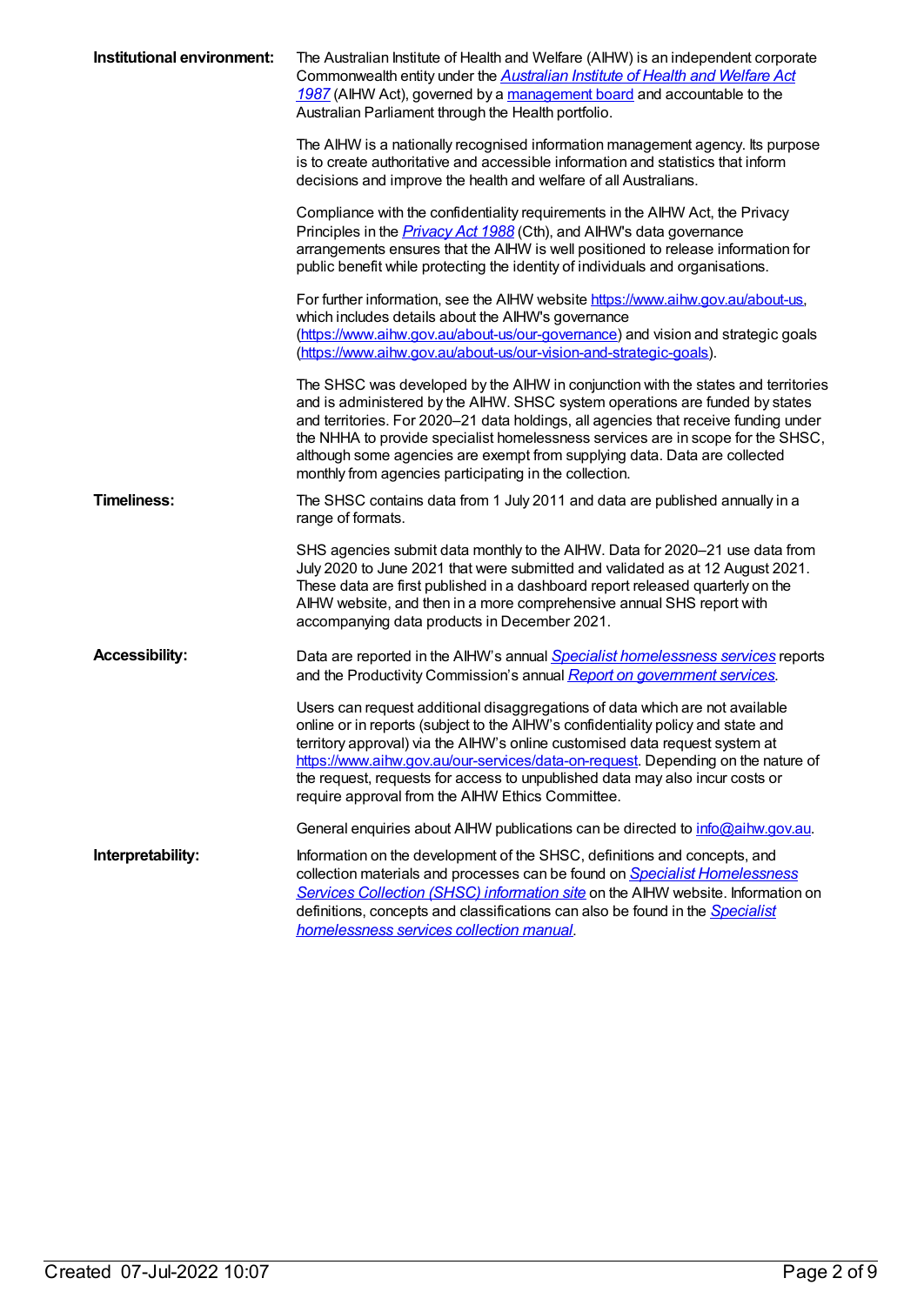#### **Relevance: Scope and coverage**

The SHSC contains information about people who are homeless or at risk of homelessness and seek assistance from specialist homelessness services agencies. All specialist homelessness services agencies that receive funding under the NHHA (previously the NAHA or NPAH) to provide specialist homelessness services are in scope for the SHSC.

For the 2020–21 reporting period, 100% of SHS agencies provided data for each month they were expected to participate in the collection. On average, 3.2% of agencies were in-scope for the collection but were exempt from providing data each month. The main reasons for agencies being exempt are:

- does not see clients directly but supports other agencies
- level of SHS funding makes it impractical to participate
- support high number of clients with minimal direct support or do not assess client needs.

The SHSC contains information about people who receive assistance, as well as information about people who seek assistance but do not receive any assistance at that time. People of all ages, including children, are included in the collection and are counted as clients. People who are homeless who do not seek assistance from an SHS agency are not in scope.

Agencies submit data on the periods of support provided to clients, and support periods for individual clients are joined using a statistical linkage key (SLK). Information from all support periods is included in analyses about clients. In 2020– 21, 98.6% of support periods had a valid SLK. For records relating to people who were unassisted, 52% had a valid SLK.

#### **Accuracy: Data validation**

Data are validated at two stages: at the point of entry into the client management systems that agencies use to record their data, and upon submission to the AIHW.

#### **Non-response bias**

Minimal non-response bias is anticipated as agency response rate is 100% and the SLK validity rate is very high and exemption rates are very low.

#### **Imputation**

Prior to 2017–18, data were imputed to account for agency non-response and invalid SLKs. Imputation is no longer required for the SHSC due to the high rates of agency response and SLK validity.

#### **Incomplete responses and missing information**

In many support periods, valid responses were not recorded for all questions invalid responses are recorded, 'don't know' can be selected, or no response is recorded. Support periods with invalid/'don't know'/missing responses were retained in the collection and no attempt is made to deduce or impute the true value of invalid/'don't know'/ missing responses at the unit level. Where data relate to the total client population, the total includes clients with missing information. This information is attributed in proportion with those clients for whom information is available.

#### **Geographical information**

Information about the geographical location of both agencies and clients is available in the SHSC. Client location information is mapped (using reported state/territory, locality and/or postcode information) to Statistical Area 2 (SA2) mainly using standard correspondences published by the Australian Bureau of Statistics (ABS). For 2020–21, the majority of support periods (86%) were able to be mapped using a combination of all 3 location variables. Agency location information is mapped (using reported state/territory, locality and/or postcode information) to remoteness area using standard correspondences published by the Australian Bureau of Statistics (ABS). For 2020–21, the majority of agencies (93%) were able to be mapped using a combination of all 3 location variables.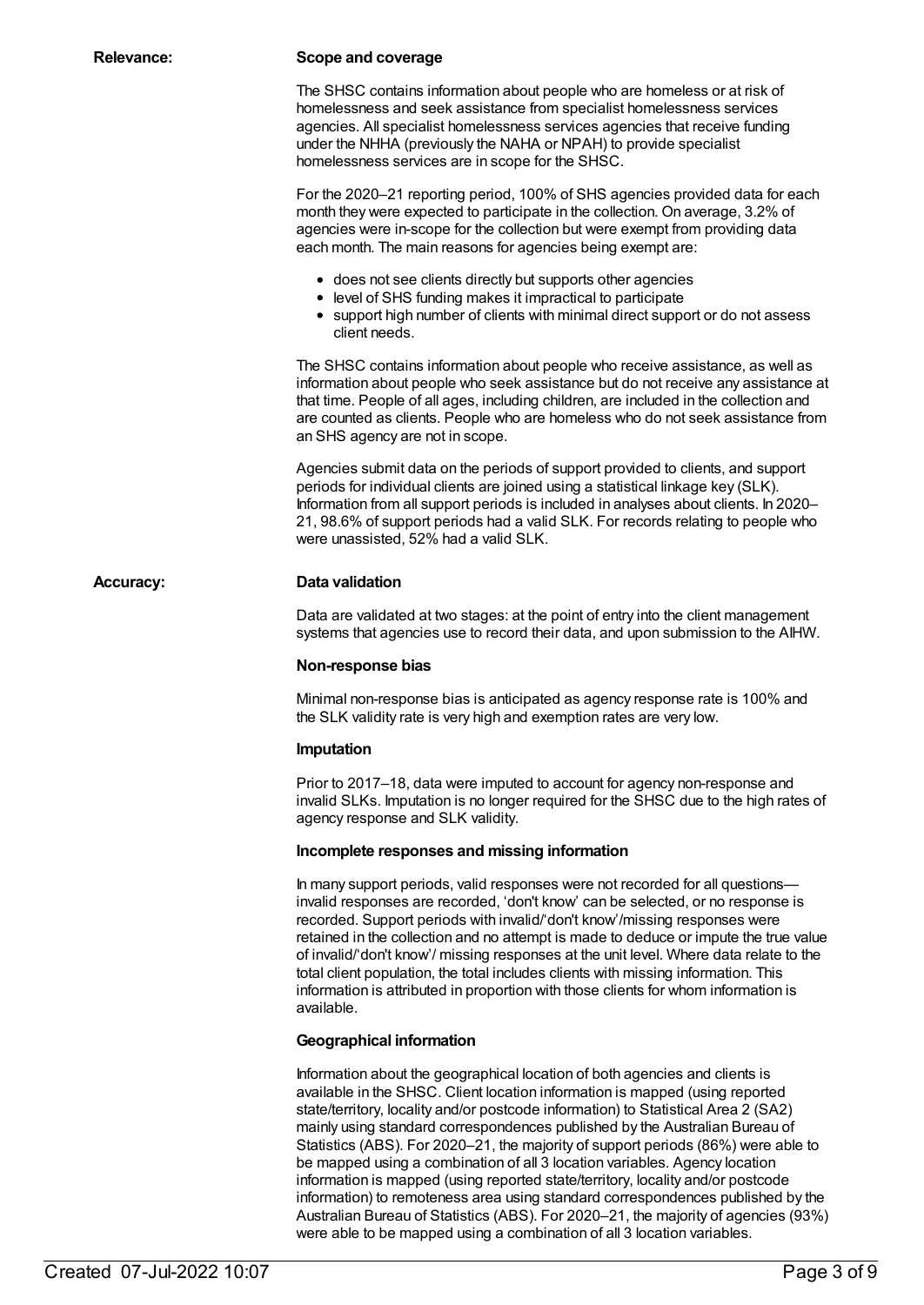Information about the geographical location of clients for 2011–12 to 2013–14 is not published due to concerns about data quality. Caution should be used when comparing geographical information about agencies with geographical information about clients as the location where a client lives may be different to the location of the agency where they present for support, especially for clients who live in remote areas of Australia.

#### **People who did not receive assistance**

Due to concerns about the reliability of information collected about people who seek assistance from SHS agencies but do not receive any assistance at that time, only limited data on these instances are reported.

#### **ADF indicator**

The ADF indicator was introduced into the SHSC in July 2017. Data on clients aged 18 and older who identify as current or former members of the Australian Defence Force are available in the annual SHSC products from 2017–18 onwards. Variability in the implementation of this item means that coverage is incomplete for 2017–18 and caution should be taken when comparing this first year of data with subsequent years.

#### **NDIS indicator**

On 1 July 2019, a National Disability Insurance Scheme (NDIS) indicator was included for new support periods to gain an understanding of the number of clients who were receiving an agreed NDIS package of support at the time of presentation to an SHS agency.

This indicator has not been well reported, with high proportions of 'don't knows' for some states/territories. Therefore, caution should be used when comparing data across states and territories.

#### **Main language spoken at home and proficiency in spoken English**

On 1 July 2019, a question was added for new support periods to record the client's main language spoken at home. A follow up question was also added for those who did not speak English as a main language at home. This second question collects information on how proficient the client feels they are at speaking English.

Although in 2020–21 the main language spoken at home question was answered for the majority of clients, the question regarding English proficiency has been less well reported, with high proportions of 'don't knows' for the majority of jurisdictions. Therefore, caution should be taken when using this data for 2020–21.

#### **The addition of 'Other' to the Sex item**

An 'Other' category was added to the sex item in both the Client and Unassisted persons components of the SHSC for episodes starting from 1 July 2019. This change has meant that there has been a break in time series for some clients as their SLK has changed to reflect their change in recorded sex. In 2020–21, just under 0.5% of clients identified as Sex = Other.

The Sex = Other option may have also been applied by some agencies to young children where their sex was not obvious or for those who did not want to state their sex. Due to this, as well as the confidentiality concerns that accompany small numbers of clients, those clients identifying as Sex = Other have been included in the 'Female' category when reporting the data for 2020–21.

#### **Coherence: Changes in reported data**

The SHSC contains data extracted from agency databases. These data change regularly as new periods of support are added and as existing records are updated. As a result, SHSC data can change over time, and the numbers reported by the AIHW for a particular year may be updated in subsequent data releases.

#### **Changes over time**

Changes in SHSC data over time may be influenced by changes in underlying state and territory policies, programs or systems. These changes might affect the service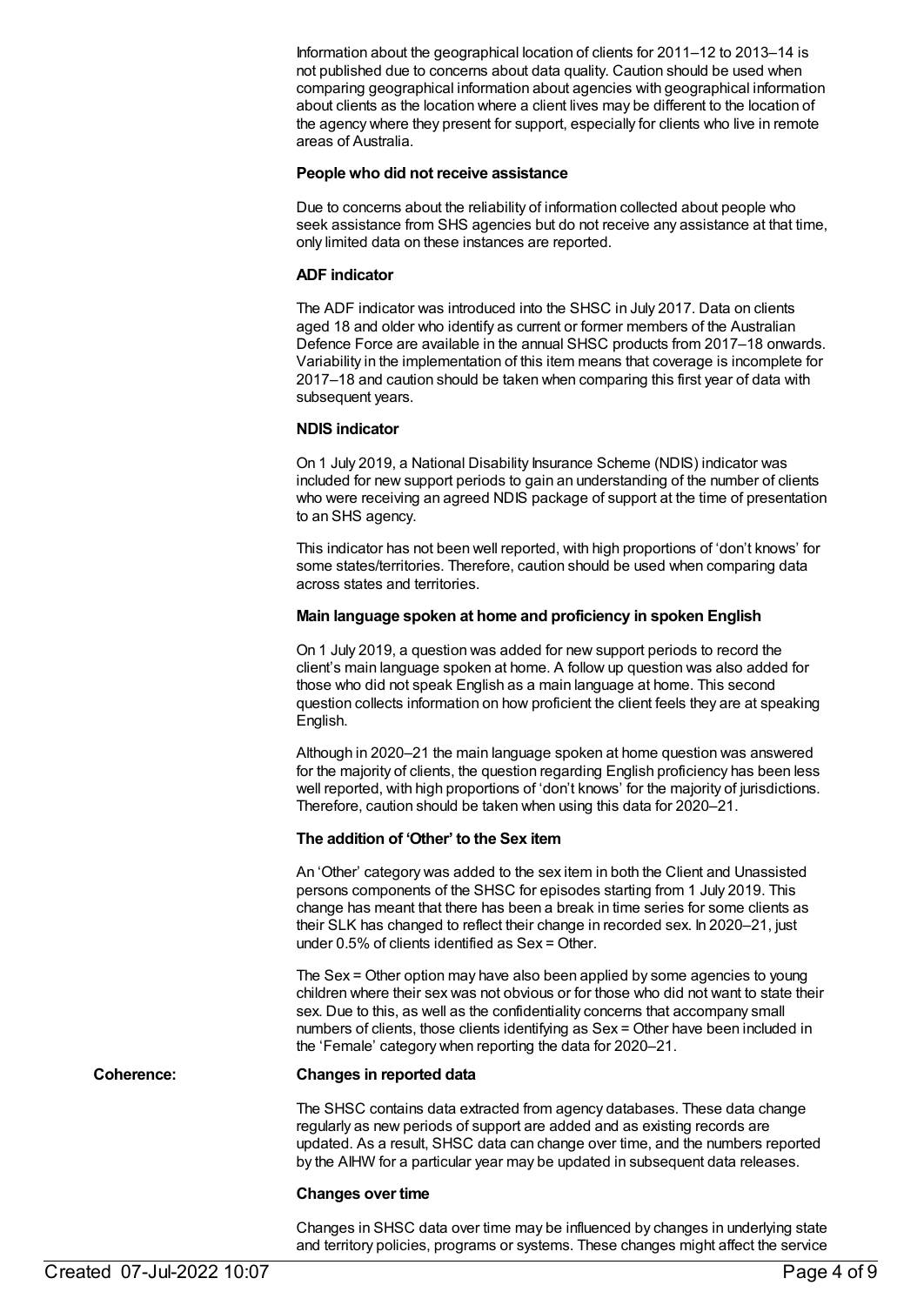delivery area, the characteristics of priority clients, or how services work together to respond to client needs. Some of these changes will result in coherence problems and may lead to breaks in time series.

#### **Geographical classifications changes over time**

Some geographical classifications change over time. For client geography, changes are generally applied to all years of data in published reports and data products so trend analysis is comparable. This also means that numbers reported by the AIHW for a particular year, using a particular geographical classification, may be updated in subsequent releases. For 2020–21, no changes were made to geographical classifications.

#### **Breaks in time series**

*Clients subject to care and protection orders:* Improvements made in 2015–16 to the method used to identify clients subject to care and protection orders mean that data from 2011–12 to 2014–15 are not comparable with data from 2015–16 onwards.

*Source of income—DVA pension or payment:* In 2017–18, the response options for source of income were updated and the three response options relating to payments or pensions from the Department of Veterans' Affairs (disability pension —DVA, service pension—DVA and war widow(ers) pension—DVA) were replaced with the single response option 'DVA pension or payment'. As the single 'DVA pension or payment' option can include more payment types than the three options previously available, data on the 3 DVA pension or payments from 2011– 12 to 2016–17 are not comparable with data on the 'DVA pension or payment' from 2017–18 onwards.

*Source of income—several payments:* On 20 March 2020, Newstart allowance, Sickness allowance, Bereavement allowance, Wife pension and Widow B pension were ceased and replaced with Jobseeker or Age pension depending on circumstances. For the purpose of SHS collection, Jobseeker payment has been recorded as Newstart allowance. Due to changes to these payments, there has been a break in time series for several SHS income categories including Newstart allowance, Age pension, Sickness allowance and Other government pensions and allowances (not elsewhere classified).

#### **Data-specific issues that require caution when making comparisons**

*Disability:* Data for clients with disability who require assistance may not be comparable across age groups due to differences in the interpretation of the disability questions; this issue relates mainly to young children.

*Presenting unit type:* Data for presenting unit type may not be comparable across age groups due to differences in interpretation of presenting units and how they are recorded. This issue mainly concerns young children and presenting unit type 'lone person'.

*Housing crisis, financial difficulties and housing affordability:* Improvements made during 2014–15 resulted in changes to the way agencies were required to report 'main reason' and 'reasons for seeking assistance'. In addition, wording providing a specific example of housing crisis was removed from the section relating to reason for seeking assistance. Caution should be used when making comparisons over time as the reporting of these items may be inconsistent between agencies. These changes in agency reporting were evident in the data from all states and territories.

*Children presenting alone:* South Australia has a comparatively high number of children reported as presenting alone. This may be due to differences in how presenting units are recorded in South Australia's client management system. Caution should be used when comparing data for children presenting alone in South Australia with other states and territories.

*Case management:* Some aspects of case management are recorded differently in South Australia's client management system. Caution should be used when comparing data on case management for South Australia with other states and territories.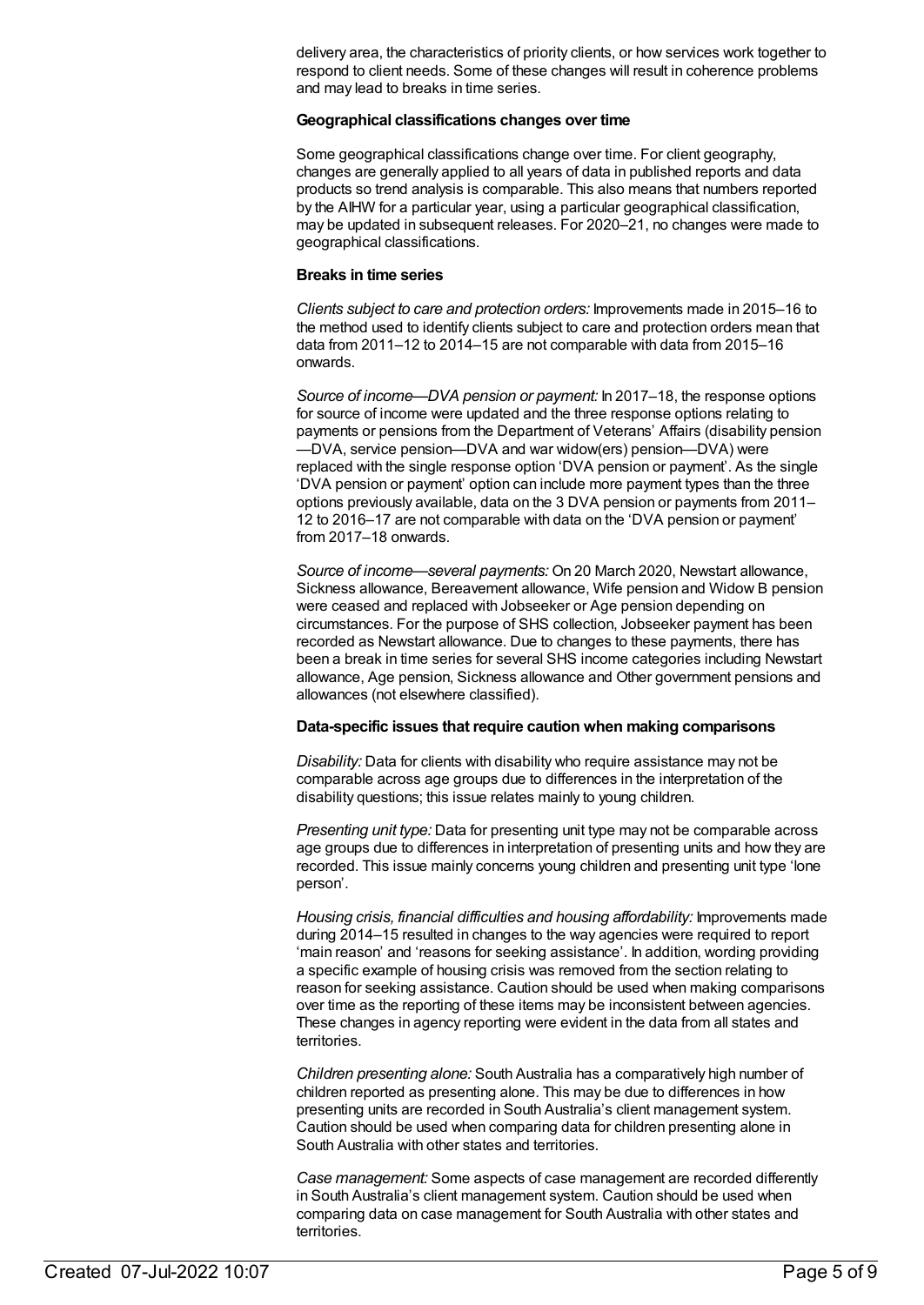*Unmet need:* South Australia's recorded level of unmet need (i.e. service not provided or referred) for services other than accommodation are likely understated due to a different data collection method. Caution should be used when comparing unmet need data for South Australia with other states and territories.

*Services and Assistance—Assertive outreach:* In 2017–18, there was a clarification made to the response option used to record clients who needed, or were provided, or referred assertive outreach services. The option was changed to specify that this service was directly targeted at rough sleepers. Due to this change, caution should be taken when comparing the number of clients receiving assertive outreach services before and after 2017–18.

*COVID-19:* From 26 March 2020, SHS agency workers were instructed to add 'COVID-19' in the free text section of the 'Other reason for seeking assistance' item if the client and/or the agency were affected directly or indirectly by the crisis. This change has been implemented differently across jurisdictions and therefore caution should be taken if making any comparisons between jurisdictions.

#### **Improvements to data items**

*Mandatory data items:* Changes made in 2014–15 resulted in a substantial improvement in data quality for mandatory data items and in particular resulted in a decline in the number of non-response or missing values for these data items. Care should be used when comparing results from 2011–12 to 2013–14 with results from 2014–15 onwards.

*Housing situation*: Following improvement in the derivation for housing situation used in the SHSC in 2016–17, clients with a tenure status of 'life tenure scheme' are now counted under the housing situation category 'private or other housing (renter, rent-free or owner)' if their dwelling status was 'housing/townhouse/flat'. This change has very little impact on housing situation percentages and hence does not constitute a break in time-series.

*Age*: In 2017–18, age and age-related variables were derived using a more robust calculation method. Caution should be used when comparing results in publications from December 2018 onwards (that include 2017–18 data) with publications released prior to December 2018.

#### *Family and domestic violence:*

In July 2019, the following changes were made to improve the collection of information regarding family and domestic violence (FDV) in the SHSC:

- The inclusion of an 'FDV agency' option in the 'Formal sources of referral' item to capture clients referred from non-SHS funded FDV services.
- A change to the 'Services and assistance' received item to separately identify clients who received services for 'FDV victims' and/or services for 'FDV perpetrators'.
- The inclusion of an FDV services category to the 'Type of service requested' in the unassisted persons component of the SHSC.

The victim and perpetrator services can be combined to reflect the general FDV services item used prior to 1 July 2019.

The split between victim and perpetrator services has not been widely reported in 2020–21. This is due to the change being implemented differently between agencies causing data quality issues, as well as the small numbers of perpetrator services provided causing confidentiality issues.

#### **Imputation and weighting**

Prior to 2017–18, data were imputed to account for agency non-response and invalid SLKs. Due to improvements in agency response and SLK validity rates, data for 2017–18 onwards were not weighted. As the aim of the imputation strategy was to account for low rates of agency response and SLK validity in previous years, unweighted data for 2017–18 onwards are directly comparable with weighted data for 2011–12 to 2016–17. The removal of weighting does not constitute a break in time series.

The annual SHS report and accompanying products use financial year data, and for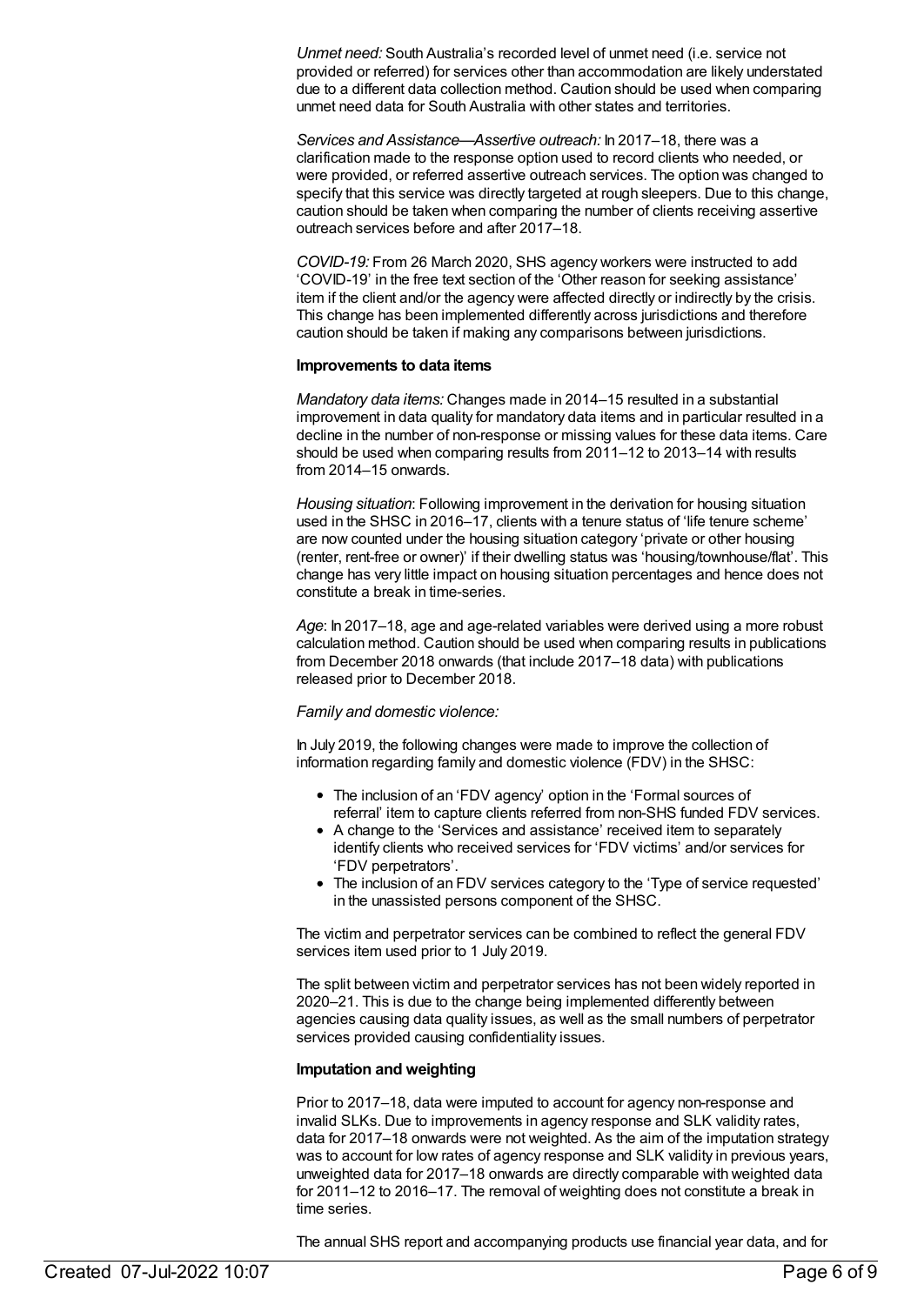2011–12 to 2016–17 these data are weighted. However, other AIHW publications that analyse the pathways of individual clients over time, including publications using SHS longitudinal data, or data linked with data from other collections, do not use weighted data.

Comparisons between years of counts of clients and support periods should use weighted data for 2011–12 to 2016–17 and unweighted data from 2017–18 onwards. These counts can be obtained from the annual report and accompanying data products.

#### **Differences between the SHSC and the SAAP NDC**

On 1 July 2011, the SHSC replaced the Supported Accommodation Assistance Program (SAAP) National Data Collection (NDC), which began in 1996. The SHSC differs from the SAAP NDC in many respects. The major definitional differences between SAAP and SHSC relate to the capture of information about children and support. In the SAAP NDC, children who accompanied a parent or guardian were counted as accompanying children (with only limited information collected); in the SHSC, children are included as clients (in their own right) if they directly receive assistance. In SAAP, support was generally considered to entail 1 hour or more of a worker's time; in the SHSC no time-related condition exists.

#### **Homelessness and service provision**

There is no single definition of homelessness. The SHSC considers that a person is homeless if they are living in non–conventional accommodation (such as living on the street), or short–term or emergency accommodation (such as living temporarily with friends or relatives). Other data collections describing the nature and scale of homelessness, such as the Census, use alternative definitions. Counts of homelessness in the SHSC are only for those people who access services.

### **COVID-19**

States and territories introduced funding and policy initiatives to support people experiencing, or at risk of, homelessness in response to the COVID-19 pandemic in 2019–20 and 2020–21. There are differences across state and territories in the timing and types of initiatives implemented. These initiatives were implemented within or outside the scope of the SHSC, both of which could impact on specialist homelessness service use. Caution should be used when comparing service use across states and territories during the pandemic period.

#### **State and territory-specific issues:**

#### *NewSouth Wales*

- New South Wales homelessness services underwent a period of major transition in 2014–15 that affected continuity of reporting for some service providers. These issues did not affect New South Wales data for 2015–16. The increase in client numbers in New South Wales is largely a result of the consolidation of new post-reform service models. Caution should be used when making comparisons of 2014–15 data with other years' figures for New South Wales and with data for other states and territories.
- New South Wales began implementing the Domestic Violence Response enhancement in late 2015–16. This service change may be responsible for the increase in the number of SHS clients reporting domestic and family violence.

#### *Victoria*

- Victorian client numbers are relatively high and appropriate caution should be applied when making comparisons with other states and territories. The main reason for the high client count is that the Victorian system is very demanddriven, with the vast majority of presenting individuals provided initial assessment and planning at homelessness entry point (or central intake) services. In addition, there is a high number of women and children who are referred by police to homelessness-funded family violence services.
- From 2017–18 to 2020–21, there was a 10% decrease in both the total number of Victorian homelessness clients and family violence clients following years of steady increases in these numbers. The decrease was initially due to a practice correction in how some family violence agencies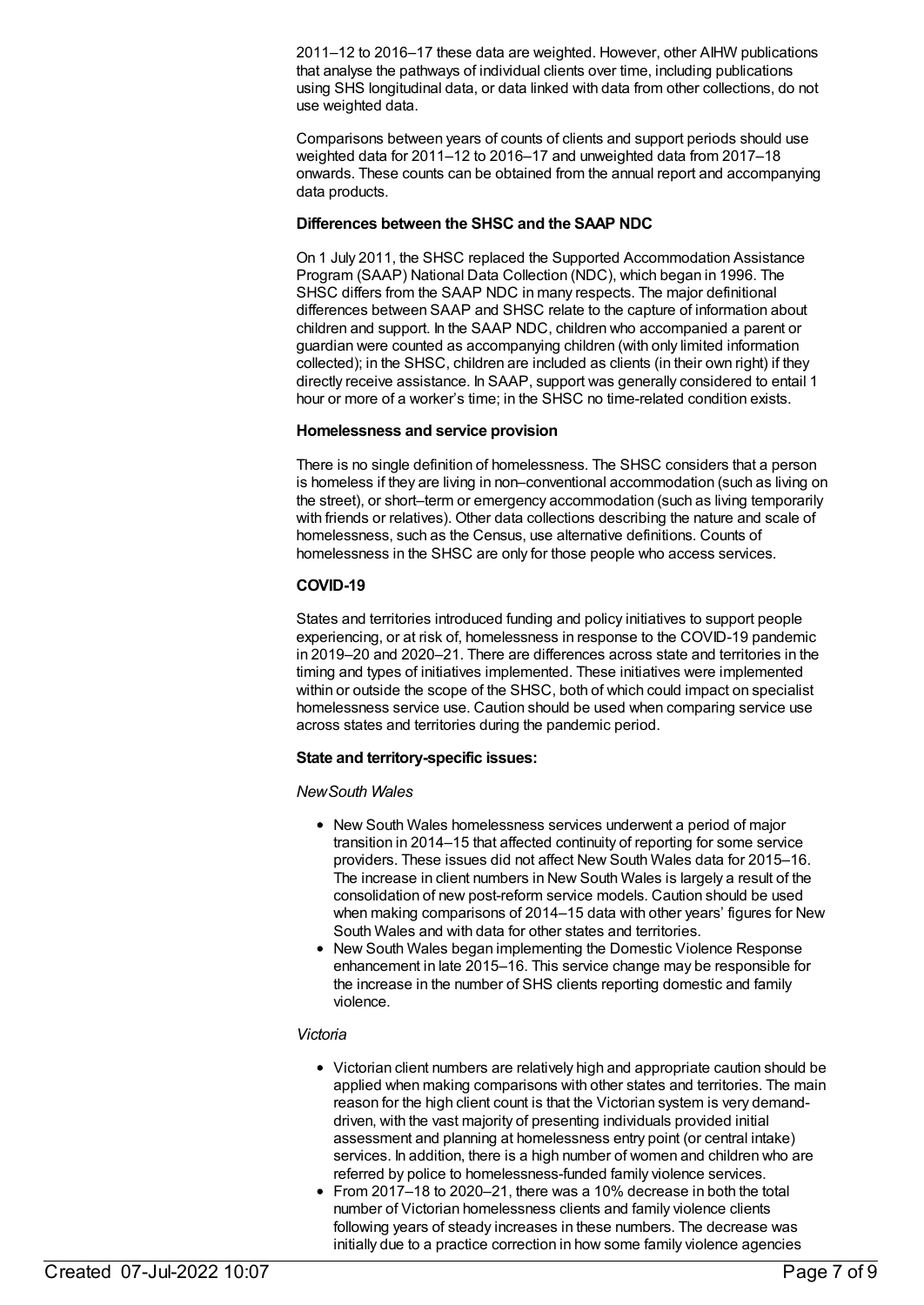were recording clients. In addition, during 2018–19, a phased process to shift family violence intake to non-SHS services (The Orange Door) began, which is decreasing the overall number of SHS family violence clients. The COVID-19 pandemic in 2020 and 2021 caused a further drop in clients due to the months of 'stay home' orders in Victoria, rental eviction moratorium and availability of income through JobKeeper/JobSeeker. Caution should be used when comparing Victorian client numbers over recent years.

#### *Queensland*

• In 2014–15, Queensland introduced the government-funded Queensland Homelessness Information Platform (QHIP), comprising the Common Homelessness Assessment and Referral Tool (CHART) and the Vacancy Capacity Management System (VCMS). Funded specialist homelessness services are required to use QHIP to assist with the demand for homelessness services. This practice approach may be responsible for the decline in the reported number of individuals leaving a service 'unassisted' through the provision of a connected service system, service coordination and subsequent referral to support clients with other service needs.

#### *Tasmania*

• In 2014–15, Housing Tasmania began the implementation of the Housing Connect model in order to improve access to housing and homelessness support services within Tasmania. The introduction of the Housing Connect model resulted in the creation of a number of new agencies in Tasmania. The aim of the model is to unite multiple housing and support organisations and provide a 'no wrong door' solution for Tasmanians that require assistance. This new central intake system had a minor flow on effect on a number of data items; therefore, comparisons over time should be made with caution.

#### *Australian Capital Territory*

- The Australian Capital Territory closed a large agency due to a change in contract to supply these services at the end of June 2016. As a result, all existing clients of this agency had their support periods closed prior to becoming clients under the new management. This resulted in a rise in the number of closed support periods in the Australian Capital Territory between 2014–15 and 2015–16, even though the numbers of total support periods and clients declined slightly for this same period. This may affect analyses involving closed support periods for 2015–16 for the Australian Capital Territory. Accordingly, these data should be used with caution when making comparisons with past years' figures for the Australian Capital Territory or with data for other states and territories.
- In 2016–17, the Australian Capital Territory introduced a new central intake service delivery model. In practice, this system requires agency workers to provide assistance of some kind to all presenting individuals. Therefore, caution should be used when comparing data over time and with data for other states and territories, particularly data relating to unassisted requests.

#### *Northern Territory*

A new Northern Territory agency began reporting to the collection in January 2019. The high volume of clients and the nature of the services provided by the agency have impacted results across the data collection, with the full impact being evident in the 2019–20 data. Caution should be used when making comparisons between data before and after 2018–19.

## **Source and reference attributes**

| <b>Submitting organisation:</b> | Australian Institute of Health and Welfare |
|---------------------------------|--------------------------------------------|
| Steward:                        | Australian Institute of Health and Welfare |
| <b>Relational attributes</b>    |                                            |